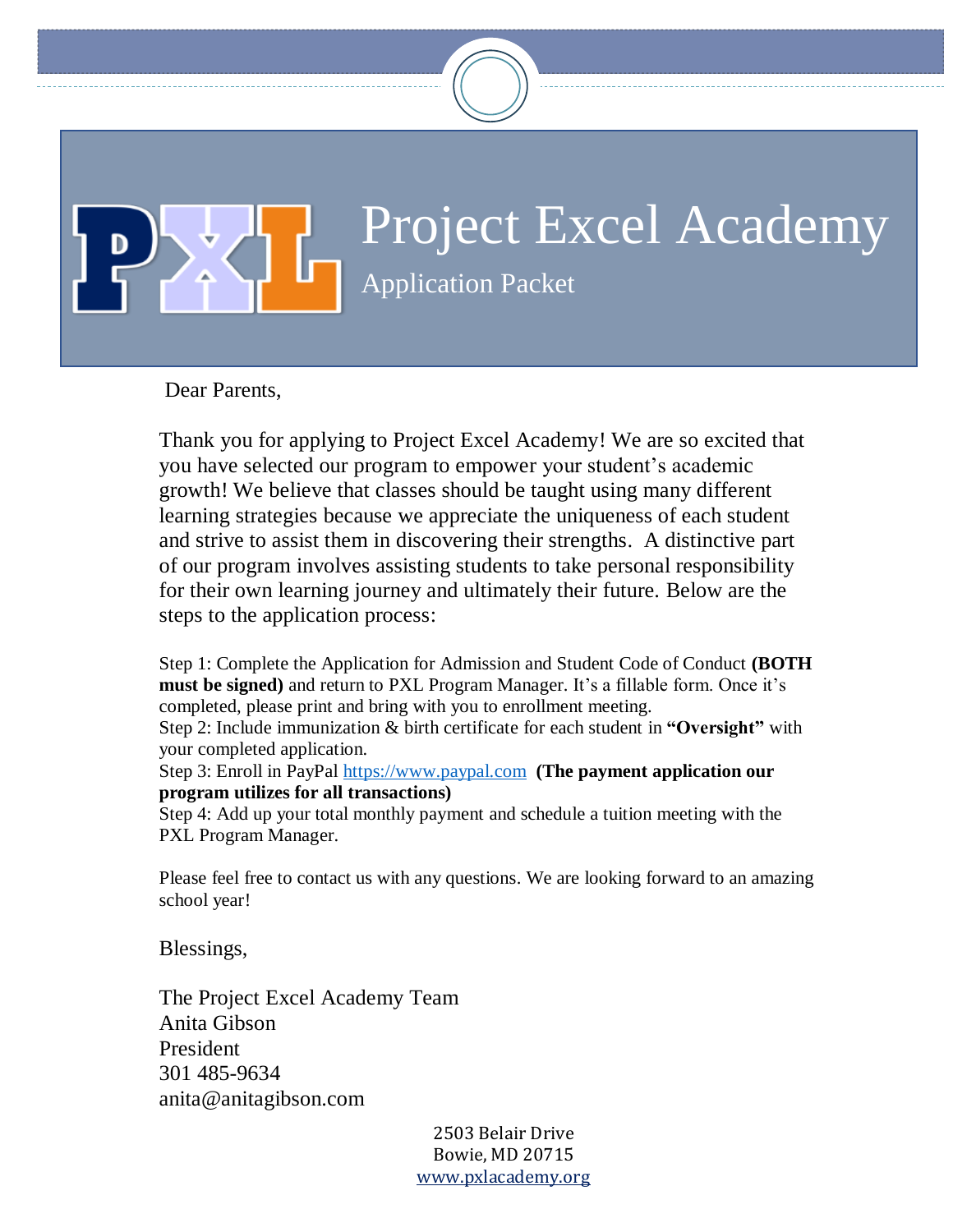

(\$75 Annual Application Fee waived for enrollments completed & returned with a 1<sup>st</sup> mo. \$180 deposit by 7/31/19

Project Excel Academy 2503 Belair Drive Bowie, MD 20715 [www.pxlacademy.org](http://www.pxlacademy.org/)

APPLICANT INFORMATION

| <b>Student Name:</b><br>Last Name                                                                                                       |             | First Name             | Middle Name                                                            |          |
|-----------------------------------------------------------------------------------------------------------------------------------------|-------------|------------------------|------------------------------------------------------------------------|----------|
| Age:                                                                                                                                    | Birth Date: | Sex: $\Box M / \Box F$ | Current Grade Level:                                                   |          |
| Address:                                                                                                                                |             |                        |                                                                        |          |
| Street                                                                                                                                  |             | City                   | <b>State</b>                                                           | Zip Code |
| Student Email:                                                                                                                          |             |                        | *Cell/Home Phone #:(<br>*Phone usage for students is limited to breaks |          |
| With whom does this student reside:                                                                                                     |             |                        |                                                                        |          |
| Please be aware that our program is not equipped to manage students with behavioral issues. Refund of tuition payments will NOT be      |             |                        |                                                                        |          |
| offered if a student is withdrawn, suspended or expelled because of behavior. All students are accepted on an up to 60 day probation    |             |                        |                                                                        |          |
| period to ensure that our program is a good fit.                                                                                        |             |                        |                                                                        |          |
| Has your student ever been found responsible for a violation, whether related to academic misconduct or behavioral misconduct,          |             |                        |                                                                        |          |
| which resulted in the student's probation, suspension, removal, dismissal, or expulsion from his/her school? $\square$ Yes $\square$ No |             |                        |                                                                        |          |
|                                                                                                                                         |             |                        |                                                                        |          |

**Click or tap here to enter text. If Yes, please give a written explanation attached to this application.**

| PARENT/GUARDIAN INFORMATION                                                                                                                                                                                                                                                                      |                             |       |          |  |  |
|--------------------------------------------------------------------------------------------------------------------------------------------------------------------------------------------------------------------------------------------------------------------------------------------------|-----------------------------|-------|----------|--|--|
|                                                                                                                                                                                                                                                                                                  |                             |       |          |  |  |
| $\text{MARK ONE: } \Box \text{ Mother } \vert \text{ } \overline{\Box} \text{ Father } \text{ } \vert \text{ } \overline{\Box} \text{Other } \underline{\text{ } \underline{\hspace{1cm}} \text{Other } \underline{\hspace{1cm}} \text{ } } \text{ } \underline{\hspace{1cm}} \text{Last Name }$ | First Name                  |       |          |  |  |
| Check here if same as student's: $\square$ Same Address                                                                                                                                                                                                                                          |                             |       |          |  |  |
| Address: <u>Address</u> and the anti-                                                                                                                                                                                                                                                            |                             |       |          |  |  |
| Street                                                                                                                                                                                                                                                                                           | City                        | State | Zip Code |  |  |
|                                                                                                                                                                                                                                                                                                  |                             |       |          |  |  |
|                                                                                                                                                                                                                                                                                                  |                             |       |          |  |  |
| Email:                                                                                                                                                                                                                                                                                           |                             |       |          |  |  |
|                                                                                                                                                                                                                                                                                                  | PARENT/GUARDIAN INFORMATION |       |          |  |  |
|                                                                                                                                                                                                                                                                                                  |                             |       |          |  |  |
|                                                                                                                                                                                                                                                                                                  | <b>First Name</b>           |       |          |  |  |
| Check here if same as student's: $\square$ Same Address                                                                                                                                                                                                                                          |                             |       |          |  |  |
|                                                                                                                                                                                                                                                                                                  |                             |       |          |  |  |
| Street                                                                                                                                                                                                                                                                                           | City                        | State | Zip Code |  |  |
|                                                                                                                                                                                                                                                                                                  |                             |       |          |  |  |
|                                                                                                                                                                                                                                                                                                  |                             |       |          |  |  |
| Email:                                                                                                                                                                                                                                                                                           |                             |       |          |  |  |

#### **EMERGENCY CONTACT:**

| Name:         | Click or tap here to enter text. |
|---------------|----------------------------------|
| Relationship: | Click or tap here to enter text. |
| Number:       | Click or tap here to enter text. |

#### **EMERGENCY CONTACT:**

| Name:         | Click or tap here to enter text. |
|---------------|----------------------------------|
| Relationship: | Click or tap here to enter text. |
| Number:       | Click or tap here to enter text. |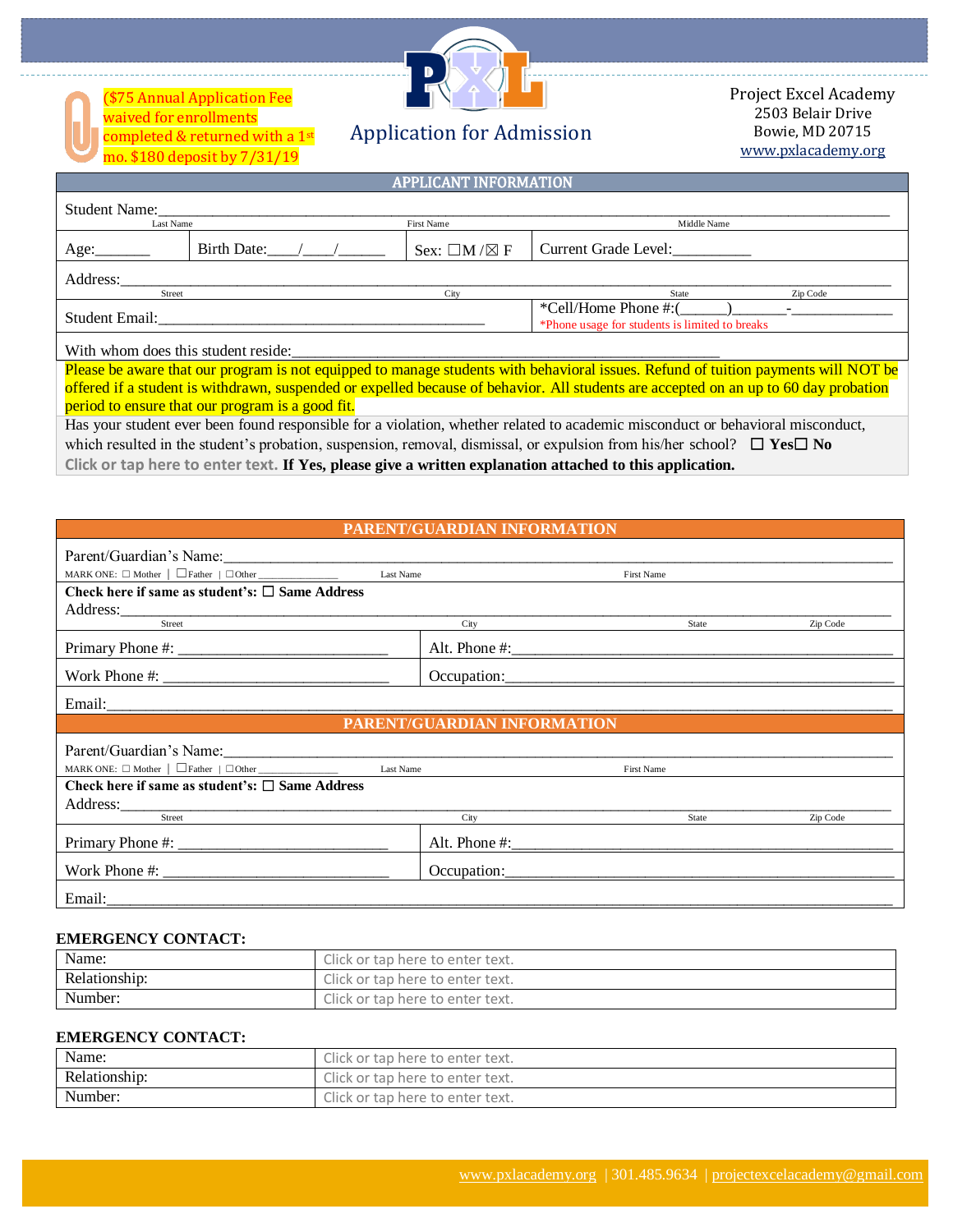

### **EMERGENCY MEDICAL RELEASE FORM**

| <b>Student Name:</b>        |                                                                                                                                                                                                                                                                                                       | First Name | Middle Name                                                                                                                                                                                                                                          |
|-----------------------------|-------------------------------------------------------------------------------------------------------------------------------------------------------------------------------------------------------------------------------------------------------------------------------------------------------|------------|------------------------------------------------------------------------------------------------------------------------------------------------------------------------------------------------------------------------------------------------------|
| Last Name<br>Age:           | Birth Date: $\angle$ $\angle$ $\angle$                                                                                                                                                                                                                                                                |            | Sex: $\square M / \square F$                                                                                                                                                                                                                         |
|                             |                                                                                                                                                                                                                                                                                                       |            |                                                                                                                                                                                                                                                      |
|                             |                                                                                                                                                                                                                                                                                                       | Last Name  | First Name                                                                                                                                                                                                                                           |
|                             |                                                                                                                                                                                                                                                                                                       |            |                                                                                                                                                                                                                                                      |
|                             | Emergency Contact Name: Click or tap here to enter text.                                                                                                                                                                                                                                              |            | Relationship: Click or tap here to enter text.                                                                                                                                                                                                       |
|                             |                                                                                                                                                                                                                                                                                                       |            |                                                                                                                                                                                                                                                      |
|                             | Does the student have any handicaps, illnesses, or other conditions?                                                                                                                                                                                                                                  |            | $\sqcup$ YES<br> NO                                                                                                                                                                                                                                  |
|                             |                                                                                                                                                                                                                                                                                                       |            |                                                                                                                                                                                                                                                      |
|                             | Does the above restrict any activities? $\Box$ YES                                                                                                                                                                                                                                                    | <b>NO</b>  |                                                                                                                                                                                                                                                      |
|                             |                                                                                                                                                                                                                                                                                                       |            |                                                                                                                                                                                                                                                      |
|                             |                                                                                                                                                                                                                                                                                                       |            |                                                                                                                                                                                                                                                      |
|                             |                                                                                                                                                                                                                                                                                                       |            |                                                                                                                                                                                                                                                      |
|                             |                                                                                                                                                                                                                                                                                                       |            |                                                                                                                                                                                                                                                      |
|                             | Allergies: experience and the contract of the contract of the contract of the contract of the contract of the contract of the contract of the contract of the contract of the contract of the contract of the contract of the                                                                         |            |                                                                                                                                                                                                                                                      |
|                             |                                                                                                                                                                                                                                                                                                       |            |                                                                                                                                                                                                                                                      |
|                             |                                                                                                                                                                                                                                                                                                       |            |                                                                                                                                                                                                                                                      |
|                             | Is the student covered by accident/hospital insurance? $\Box$ YES                                                                                                                                                                                                                                     |            | NO <sub>1</sub>                                                                                                                                                                                                                                      |
|                             |                                                                                                                                                                                                                                                                                                       |            | Phone: 2008                                                                                                                                                                                                                                          |
|                             | Policy ID #: $\frac{1}{2}$ = $\frac{1}{2}$ = $\frac{1}{2}$ = $\frac{1}{2}$ = $\frac{1}{2}$ = $\frac{1}{2}$ = $\frac{1}{2}$ = $\frac{1}{2}$ = $\frac{1}{2}$ = $\frac{1}{2}$ = $\frac{1}{2}$ = $\frac{1}{2}$ = $\frac{1}{2}$ = $\frac{1}{2}$ = $\frac{1}{2}$ = $\frac{1}{2}$ = $\frac{1}{2}$ = $\frac{$ |            |                                                                                                                                                                                                                                                      |
|                             |                                                                                                                                                                                                                                                                                                       |            | Liability and Medical Release                                                                                                                                                                                                                        |
|                             |                                                                                                                                                                                                                                                                                                       |            | understand that field trips, weekly classes, and other activities are organized and supervised.                                                                                                                                                      |
|                             |                                                                                                                                                                                                                                                                                                       |            | However, in the event of a mishap, and as a condition of my child, _________________________ participation, I release<br>Project Excel, host organizations, and their officers and agents from all liability for accidental injury to my child while |
|                             | attending or participating in academy functions. $\Box$ YES                                                                                                                                                                                                                                           |            | $\square$ NO                                                                                                                                                                                                                                         |
|                             |                                                                                                                                                                                                                                                                                                       |            |                                                                                                                                                                                                                                                      |
| Parent/Guardian's Signature |                                                                                                                                                                                                                                                                                                       |            | Date                                                                                                                                                                                                                                                 |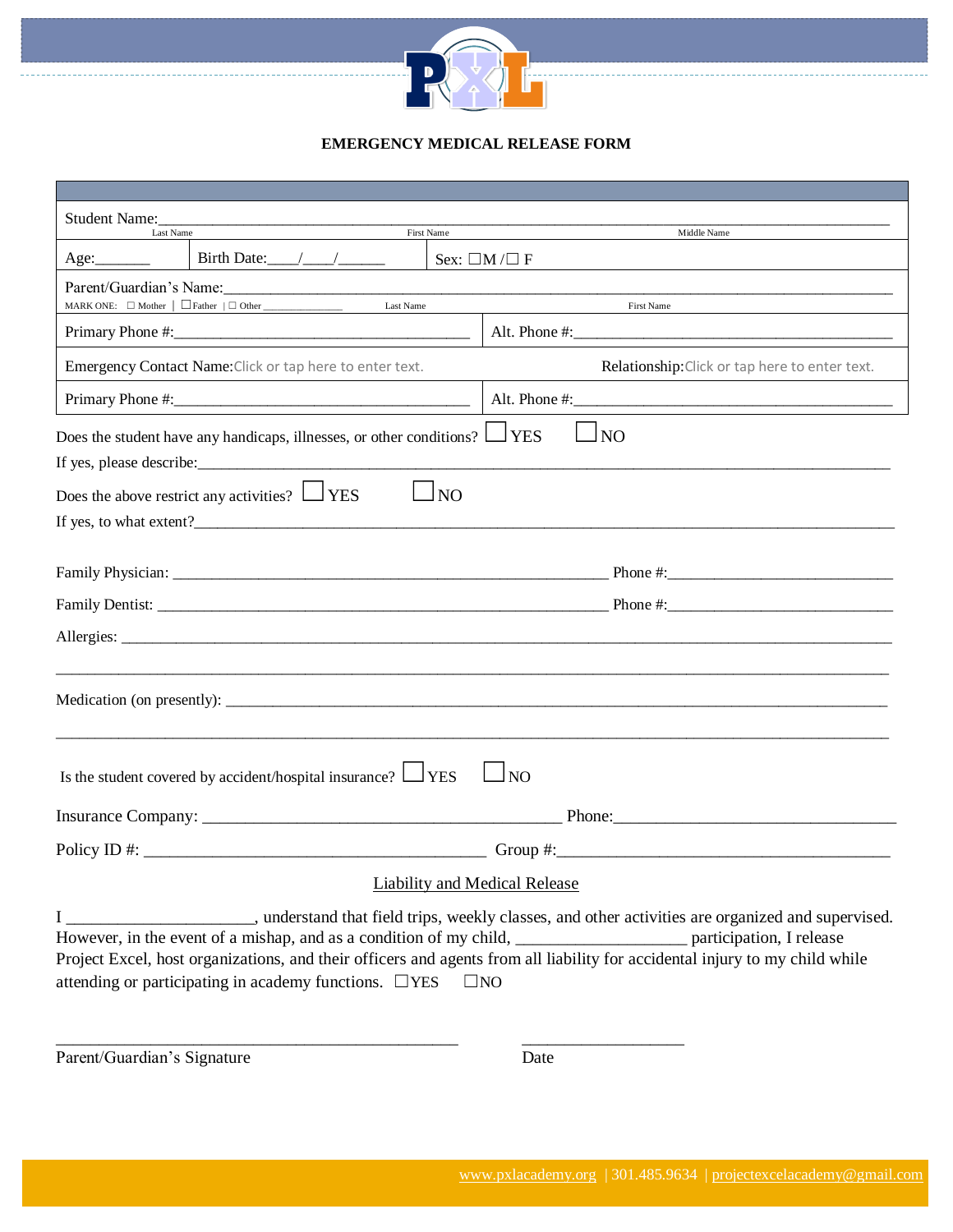

| PROGRAM ORIENTATION                                                                                                                                                                                                                                                                                                                                            |                                                                                                                                                                                                                   |  |  |  |
|----------------------------------------------------------------------------------------------------------------------------------------------------------------------------------------------------------------------------------------------------------------------------------------------------------------------------------------------------------------|-------------------------------------------------------------------------------------------------------------------------------------------------------------------------------------------------------------------|--|--|--|
| <b>SAVE THE DATE:</b> Wednesday, September 4 <sup>th</sup> at 6:30pm for our Orientation<br>meeting for parents and students. It is MANDATORY. Please initial to<br>acknowledge you are aware.                                                                                                                                                                 |                                                                                                                                                                                                                   |  |  |  |
| <b>FIELD TRIP PERMISSION</b>                                                                                                                                                                                                                                                                                                                                   | PHOTOGRAPH PERMISSION                                                                                                                                                                                             |  |  |  |
| I give consent for my child to be included in off-site group<br>activities and when available to be transported in vehicles<br>by authorized drivers. I understand the program will notify<br>me of any off-site trips at least 24 hours in advance. I<br>understand that the program will take all necessary<br>precautions to ensure the safety of my child. | I hereby agree to allow newspaper, magazine and TV<br>photographers. approved by Project Excel Academy, to<br>use for publication, promotion and information<br>photographs taken of my child during the program. |  |  |  |
| $\log$<br>$\overline{\text{YES}}$                                                                                                                                                                                                                                                                                                                              | $\Box$ YES<br>N()                                                                                                                                                                                                 |  |  |  |
|                                                                                                                                                                                                                                                                                                                                                                |                                                                                                                                                                                                                   |  |  |  |
| Parent/Guardian's Signature                                                                                                                                                                                                                                                                                                                                    | Date                                                                                                                                                                                                              |  |  |  |

## **Project Excel Academy Student Code of Conduct**

 $\circledG$ Goal: To conduct myself as it concerns speech and behavior in a manner that is Christ like and brings glory to God.

- 1. I will be kind to others. No name-calling, joining, poking fun, or talking in a negative manner.
- 2. I will respect other's privacy. No posting of pictures of any students, staff or parents on social media without their permission.
- 3. I will dress in a way that doesn't cause others to stumble. No inappropriate clothing (shirts with explicit words or images; no excessive splits, tight clothing).
- 4. I will speak to others in the way I want to be spoken to. No disrespectful speech or gestures towards authority or other students.
- 5. I will focus on academics while I am in the program. No boyfriend/girlfriend love relations.
- 6. I will treat others as brothers and sisters in Christ. No inappropriate touching.
- 7. I will learn to be patient with others. No mean words or actions. No threats. Fighting will result in an automatic suspension.
- 8. I will treat our host site with honor. No running or loud talking in the halls. No dropping trash or defacing property.
- 9. I will always be accountable. No students should on site without adult supervision.
- 10. I will have integrity and be honest. No Cheating.
- 11. I will not harm others by harassing or humiliating them. No Bullying.

We have discussed with our child the above guidelines and agree with these Standards of Expectation.

| Student's Name:                  |                   |
|----------------------------------|-------------------|
| Parent/Legal Guardian Signature: | Date:             |
| <b>Student's Signature:</b>      | Date <sup>.</sup> |